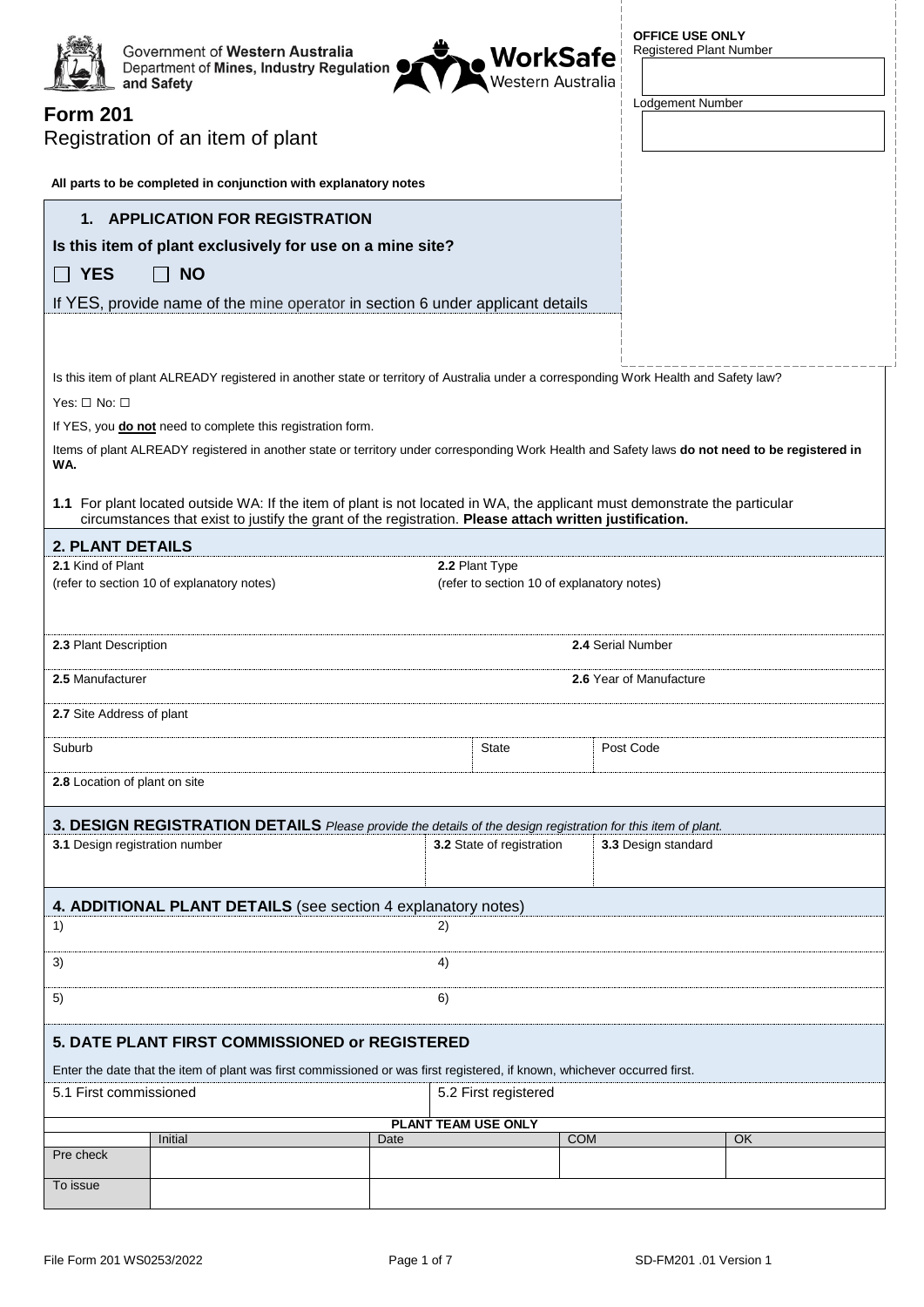



### **Form 201** Registration of an item of plant

| that item of plant. 'Person' includes an individual or a body corporate applicant.                                                                                                                                                                   | 6. APPLICANT DETAILS Note: Only a person with management or control of an item of plant may apply to the regulator for the registration of                                                  |  |  |  |  |
|------------------------------------------------------------------------------------------------------------------------------------------------------------------------------------------------------------------------------------------------------|---------------------------------------------------------------------------------------------------------------------------------------------------------------------------------------------|--|--|--|--|
| 6.1 Type of applicant - select the entity type ('Individual' or 'Body corporate'). Complete applicant details for one entity type only - complete<br>either 6.2 or 6.3.                                                                              |                                                                                                                                                                                             |  |  |  |  |
| $6.2 \Box$ Individual                                                                                                                                                                                                                                | 6.3 $\Box$ Body corporate / company                                                                                                                                                         |  |  |  |  |
| <b>First name</b>                                                                                                                                                                                                                                    | Name of company                                                                                                                                                                             |  |  |  |  |
| <b>Surname</b>                                                                                                                                                                                                                                       | <b>Contact person</b>                                                                                                                                                                       |  |  |  |  |
| <b>Business name (t/as)</b> if applicable                                                                                                                                                                                                            | <b>Business name (t/as)</b> if applicable                                                                                                                                                   |  |  |  |  |
| <b>ABN</b>                                                                                                                                                                                                                                           | <b>ACN</b>                                                                                                                                                                                  |  |  |  |  |
| <b>Address</b>                                                                                                                                                                                                                                       | Registered address (cannot be a PO Box)                                                                                                                                                     |  |  |  |  |
| <b>Street</b>                                                                                                                                                                                                                                        | <b>Street</b>                                                                                                                                                                               |  |  |  |  |
| Suburb<br>Post code                                                                                                                                                                                                                                  | Suburb<br>Post code                                                                                                                                                                         |  |  |  |  |
| Email                                                                                                                                                                                                                                                | <b>Email</b>                                                                                                                                                                                |  |  |  |  |
| Phone                                                                                                                                                                                                                                                | <b>Phone</b>                                                                                                                                                                                |  |  |  |  |
| <b>Proof of identification</b>                                                                                                                                                                                                                       | Proof of company registration                                                                                                                                                               |  |  |  |  |
| Please attach a copy (does not need to be certified) of photo<br>identification, such as a drivers licence or passport.                                                                                                                              | Please attach proof of registration of the body corporate, such as a copy of<br>the certificate of registration issued by the Australia Government Business<br><b>Registration Service.</b> |  |  |  |  |
| Reside in WA                                                                                                                                                                                                                                         | Registered office in WA                                                                                                                                                                     |  |  |  |  |
| Regulation 269(2)(d) generally requires a person applying to register<br>an item of plant to reside in WA. Do you reside in WA?                                                                                                                      | Regulation 269(2)(e) generally requires that the company applying to<br>register an item of plant to have a registered office in WA. Does the<br>company have a registered office in WA?    |  |  |  |  |
| Yes<br>No                                                                                                                                                                                                                                            | ∣No<br>l Yes                                                                                                                                                                                |  |  |  |  |
| If NO - You must demonstrate the particular circumstances that exist<br>to justify the grant of the registration. Please attach written<br>justification.                                                                                            | If NO - The company must demonstrate the particular circumstances that<br>exist to justify the grant of the registration. Please attach written<br>justification.                           |  |  |  |  |
| 7.EMAIL DETAILS FOR RECEIPT OF REGISTRATION DOCUMENT (if different from above)                                                                                                                                                                       |                                                                                                                                                                                             |  |  |  |  |
| Email (Authorisations will be issued electronically, so you must provide a valid email address)                                                                                                                                                      |                                                                                                                                                                                             |  |  |  |  |
| <b>8. APPLICANT DECLARATION</b>                                                                                                                                                                                                                      |                                                                                                                                                                                             |  |  |  |  |
| False and misleading information                                                                                                                                                                                                                     |                                                                                                                                                                                             |  |  |  |  |
| or misleading.                                                                                                                                                                                                                                       | Section 268 of the Work Health and Safety Act 2020 provides for penalties of up to \$12,500 where a person knowingly gives information that is false                                        |  |  |  |  |
| <b>Competent person</b>                                                                                                                                                                                                                              |                                                                                                                                                                                             |  |  |  |  |
| A 'competent person' is defined in regulation 267 of the Work Health and Safety (General) Regulations 2022. The applicant must ensure that a<br>person with the qualifications or knowledge as prescribed in regulation 267 has inspected the plant. |                                                                                                                                                                                             |  |  |  |  |

I \_\_\_\_\_\_\_\_\_\_\_\_\_\_\_\_\_\_\_\_\_\_\_\_\_\_\_\_\_\_\_\_\_\_\_\_\_\_\_\_\_\_\_\_\_\_\_\_\_\_\_\_\_\_\_\_\_\_\_\_\_\_\_\_\_\_\_\_\_\_\_\_\_\_\_\_\_\_\_\_\_\_\_\_\_\_\_\_\_\_\_\_\_\_\_\_\_\_\_\_\_\_\_\_\_\_\_\_\_\_\_\_  *(Full name of applicant / authorised representative of a body corporate applicant)*

- 1. Declare that I do not hold an equivalent registration under a corresponding Work Health and Safety law for this item of plant;
- 2. Confirm that the item of plant has been inspected by a competent person and assessed by that person as safe to operate;
- 3. Consent to the regulator making enquires and exchanging information with government agencies and regulators in other jurisdictions regarding any matter relevant to this application; and
- 4. Hereby make an application for registration of an item of plant in accordance with regulation 266 of the Work Health and Safety (General) Regulations 2022.

**Applicants signature Date**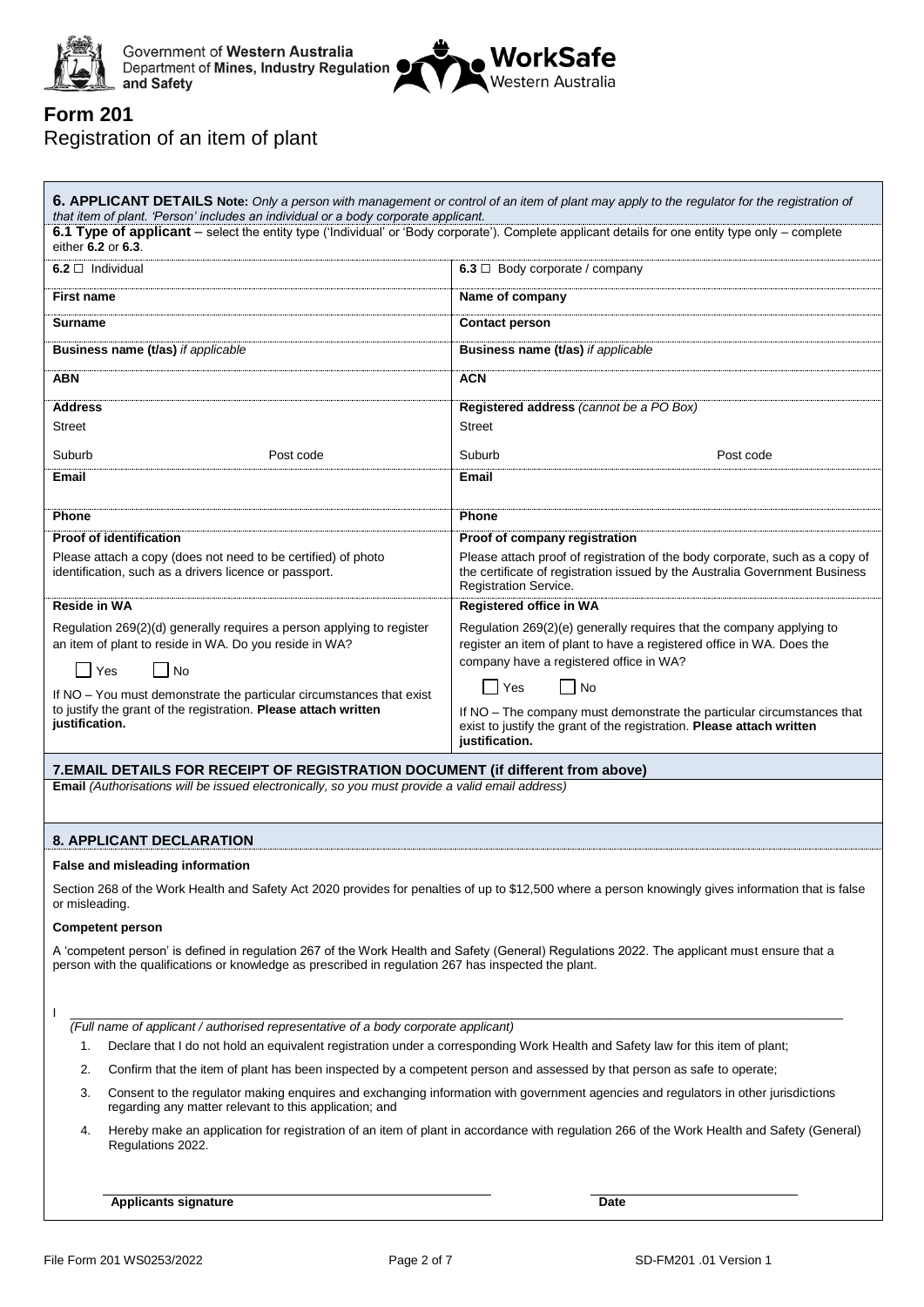



## **Form 201** Registration of an item of plant

| <b>Method of payment</b>                                                                                                                           |                                                    |            |                                                                                       |                                                                                                                                                                                |  |  |  |
|----------------------------------------------------------------------------------------------------------------------------------------------------|----------------------------------------------------|------------|---------------------------------------------------------------------------------------|--------------------------------------------------------------------------------------------------------------------------------------------------------------------------------|--|--|--|
| site                                                                                                                                               |                                                    |            |                                                                                       | Please note; The reduced fee for mining applications only apply to the mine operator and plant used exclusively on a mine                                                      |  |  |  |
|                                                                                                                                                    |                                                    |            | TAX INVOICE: Department of Mines, Industry Regulation and Safety - ABN 69 410 335 356 | (Note: Registration of Item of Plant fees are GST exempt under Division 81 Determination New Tax System [GST Tax] {Exempt taxes and fees and charges} Determination 2000 No 3) |  |  |  |
| Card Type                                                                                                                                          | <b>CREDIT CARD PAYMENT DETAILS</b><br>Visa         | Mastercard |                                                                                       | (Payment will appear as "WA Gov - DMIRS" on your bank statement)<br>(Only Visa and Mastercard accepted)                                                                        |  |  |  |
| <b>Card Number</b>                                                                                                                                 |                                                    |            |                                                                                       |                                                                                                                                                                                |  |  |  |
| <b>Card Holder</b>                                                                                                                                 |                                                    |            |                                                                                       | Please print                                                                                                                                                                   |  |  |  |
| <b>Expiry Date</b>                                                                                                                                 |                                                    |            | I authorise the Department to deduct the current prescribed fee*                      |                                                                                                                                                                                |  |  |  |
| Signature / Authorisation                                                                                                                          |                                                    |            |                                                                                       | Date                                                                                                                                                                           |  |  |  |
| Cardholder's contact phone number:                                                                                                                 |                                                    |            |                                                                                       |                                                                                                                                                                                |  |  |  |
|                                                                                                                                                    | *Fees are subject to change on 1 July of each year |            |                                                                                       |                                                                                                                                                                                |  |  |  |
|                                                                                                                                                    |                                                    |            |                                                                                       | Applications cannot be accepted by email to ensure privacy of payment details.                                                                                                 |  |  |  |
|                                                                                                                                                    | You may lodge your completed application:          |            |                                                                                       |                                                                                                                                                                                |  |  |  |
| <b>By Post:</b><br><b>Licensing Services</b><br>Department of Mines, Industry Regulation and Safety<br>Locked Bag 100<br><b>EAST PERTH WA 6892</b> |                                                    |            |                                                                                       | In Person:<br><b>DMIRS</b><br>Level 1, Mason Bird Building<br>303 Sevenoaks Street, Cannington<br>Opening hours: 8.30am - 4.30pm, Monday to Friday<br>Enquiries: 1300 424 091  |  |  |  |
|                                                                                                                                                    |                                                    |            |                                                                                       | <b>CASHIER USE ONLY</b>                                                                                                                                                        |  |  |  |
| <b>Total Fee</b><br>\$                                                                                                                             |                                                    |            | <b>Chart Description</b>                                                              | Registration of an Item of Plant (General)                                                                                                                                     |  |  |  |
| Department                                                                                                                                         | <b>WL</b>                                          |            |                                                                                       | Registration of an Item of Plant (Mines)                                                                                                                                       |  |  |  |

 $\overline{C}$ ode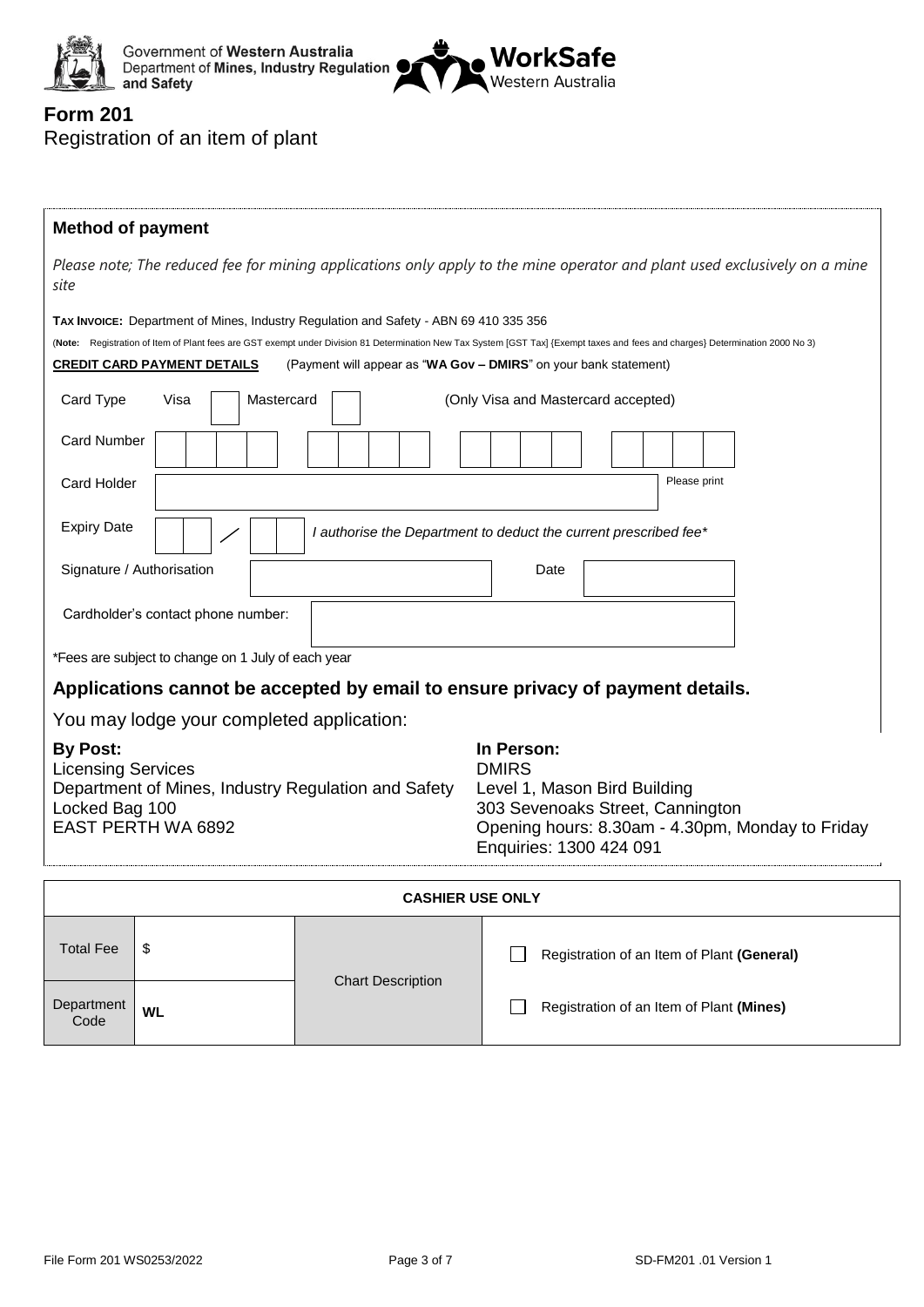

**Form 201**: Explanatory Notes

#### **INSTRUCTIONS FOR COMPLETING THE APPLICATION FORM**

Complete the question on the form using the explanatory note number corresponding to the section number on the application form.

Answer the questions on the form by crossing either the YES  $\boxtimes$  or NO  $\boxtimes$  box.

Completed application forms can be submitted:

#### **In person:**

Department of Mines, Industry Regulation and Safety (DMIRS)

Level 1, 303 Sevenoaks Street Cannington, WA 6017

#### **By mail:**

Licensing Services, DMIRS Locked Bag 100 East Perth, WA 6892

If you need further information, contact WorkSafe:

Phone: 1300 424 091

Email: [whsplantdesign@dmirs.wa.gov.au](mailto:whsplantdesign@dmirs.wa.gov.au)

Web: www.dmirs.wa.gov.au/worksafe

#### **FORM SECTIONS & CORRESPONDING EXPLANATORY NOTES**

- 1. APPLICATION FOR REGISTRATION
- 2. PLANT DETAILS
- 3. DESIGN REGISTRATION DETAILS
- 4. ADDITIONAL PLANT DETAILS
- 5. DATE OF ITEM OF PLANT FIRST COMMISSIONED OR REGISTERED
- 6. APPLICANT DETAILS
- 7. EMAIL DETAILS FOR REGISTRATION DOCUMENT
- 8. APPLICANT DECLARATION
- 9. HOW TO SUBMIT THE APPLICATION
- 10. TABLE OF PLANT DETAILS

# **1 APPLICATION FOR REGISTRATION**

A person with management or control of an item of plant may apply for the registration of an individual item of plant of a kind set out in Schedule 5 Division 2 of the regulations.

If the plant is already registered under a corresponding Work Health and Safety law, it does not need to be registered in WA: regulation 269.

**1.1** Plant located outside WA: if the plant is not located in WA, you must provide justification for making application for registration of the plant in WA. You will be required to demonstrate that circumstances exist that justify the grant of the registration. See regulation 269(2)(c)(ii).



## **2 PLANT DETAILS**

Refer to SECTION 10 Table of Plant details for the appropriate plant details.

## **2.1 Kind of plant**

Refer to SECTION 10 Kinds of plant (Schedule 5 Division 2).

## **2.2 Plant type**

The plant type is the description used to distinguish the different types of each kind of plant.

Refer to SECTION 10 Plant Type.

### **2.3 Plant description**

Include a brief description of the plant if appropriate. This may include the manufacturer model number and model name.

Example:

*Hitachi Sumitomo Hydraulic Crawler Crane, Model SCX 2500*

## **2.4 Serial number**

Enter the serial number of the plant.

## **2.5 Manufacturer**

Enter the name of the original manufacturer of the plant.

## **2.6 Year of manufacture**

Enter the year in which the plant was originally manufactured.

## **2.7 Site address of plant**

Enter the visiting address of the workplace where the plant is located.

For fixed plant, this is the workplace where the plant is physically located.

For itinerant plant, this is the workplace where the plant is based.

## **2.8 Location of plant on site**

Enter the physical location of the fixed item of plant within the workplace.

*Example: Boiler house or Workshop*

For mobile plant indicate – itinerant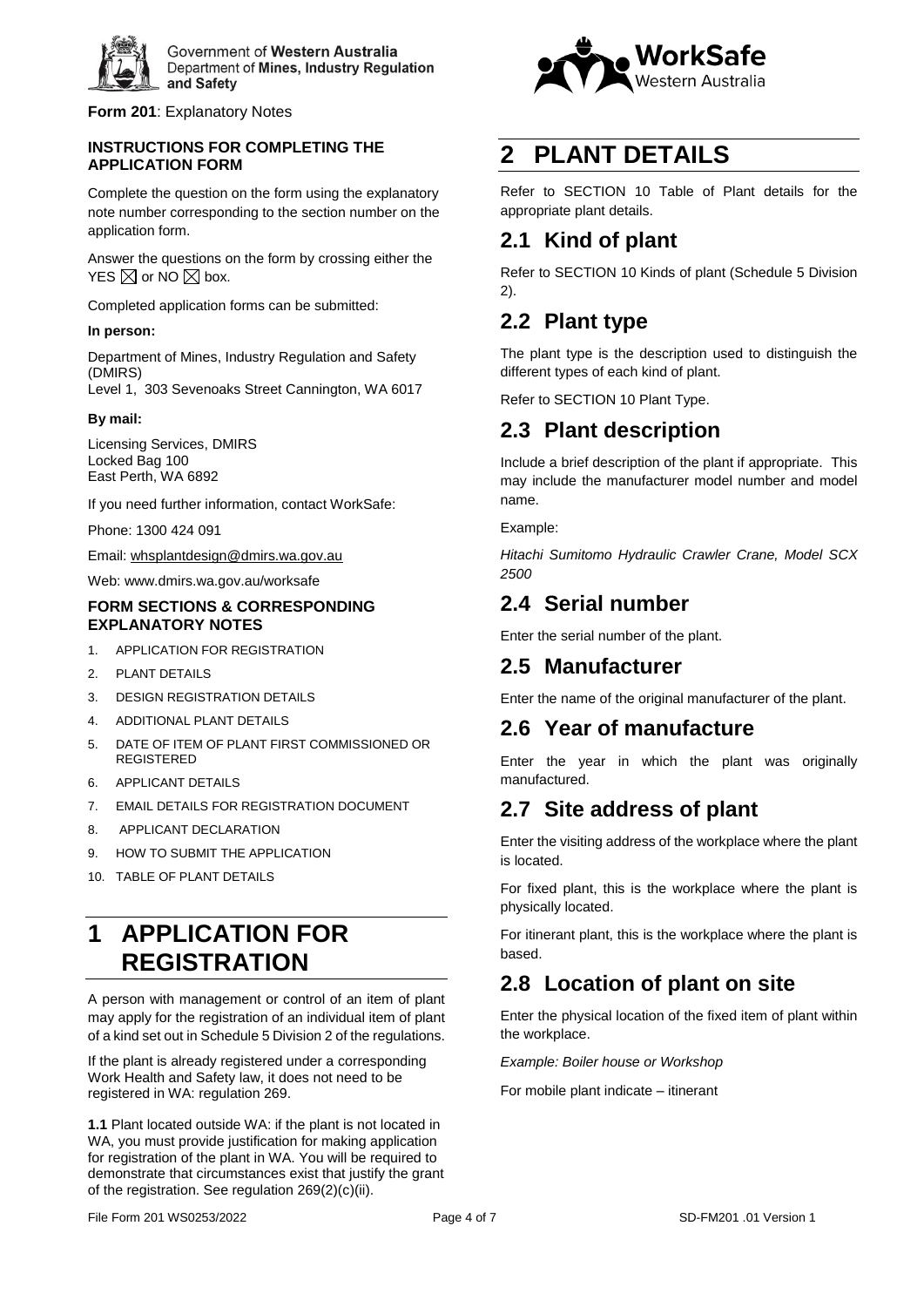

**Form 201**: Explanatory Notes

## **3 DESIGN REGISTRATION DETAILS**

## **3.1 Design registration number**

Enter the design registration number of the plant.

### **3.2 State**

Enter the state or territory in which the design was registered.

## **3.3 Design standard**

Enter the published technical standards and engineering principles used in the design.

Example: *AS1210-2010*

## **4 ADDITIONAL PLANT DETAILS**

Each different kind of plant has a number of specific details, which should be included in the application form. Refer to the following list of additional details for your kind of plant. Include the description from the list plus the values in the corresponding numbered space of the application form.

#### **Additional details for each kind of plant**

Amusement Devices

- 1. Class of device (2, 3, 4, 5)
- 2. Number of persons
- 3. Maximum person speed (m/s)
- 4. Kilowatt rating (kW)

#### Boilers

- 1. Hazard level (A, B, C)
- 2. Class (1, 2, 3)
- 3. Volume  $(m^3)$
- 4. Design pressure (kPa)
- 5. Power output (kW)

Building Maintenance Units

- 1. Type (A, B, C)
- 2. Rated load (kg)
- 3. Maximum suspension height (m)

Lifts

- 1. Number of persons
- 2. Rated load (kg)
- 3. Travel distance (m)
- 4. Number of levels served



#### Escalators and Moving Walkways

- 1. Rated capacity (persons per hour)
- 2. Travel length (m)
- 3. Incline angle (degrees)

Mobile Cranes

- 1. Rated capacity (t)
- 2. Maximum boom length (m)

Pressure Vessels

- 1. Hazard level (A, B, C)
- 2. Class (1, 2A, 2B, 3)
- 3. Volume  $(m^3)$
- 4. Design pressure (kPa)

Tower Cranes

- 5. Rated capacity (t)
- 6. Maximum boom length (m)
- 7. Maximum height under hook (m)

Concrete placing booms

- 1. Maximum boom length (m)
- 2. Maximum pump capacity  $(m^3$  per hour)

#### **EXAMPLE**:

SECTION 2.1

Mobile Crane

#### SECTION 9

1) Rated capacity 20 t  $\vert$  2) Maximum boom length 25 m

## **5 DATE FIRST REGISTERED OR COMMISSIONED**

The date that the item of plant was first commissioned or was first registered, if known, whichever occurred first.

# **6 APPLICANT DETAILS**

The applicant is responsible for the accuracy of the information in the application. Any queries concerning the application will be directed to the applicant.

The applicant must be the person with the management or control of the item of plant.

# **6.1 Type of applicant**

The owner must be a legal entity that is either an individual, or a body corporate such as a registered company.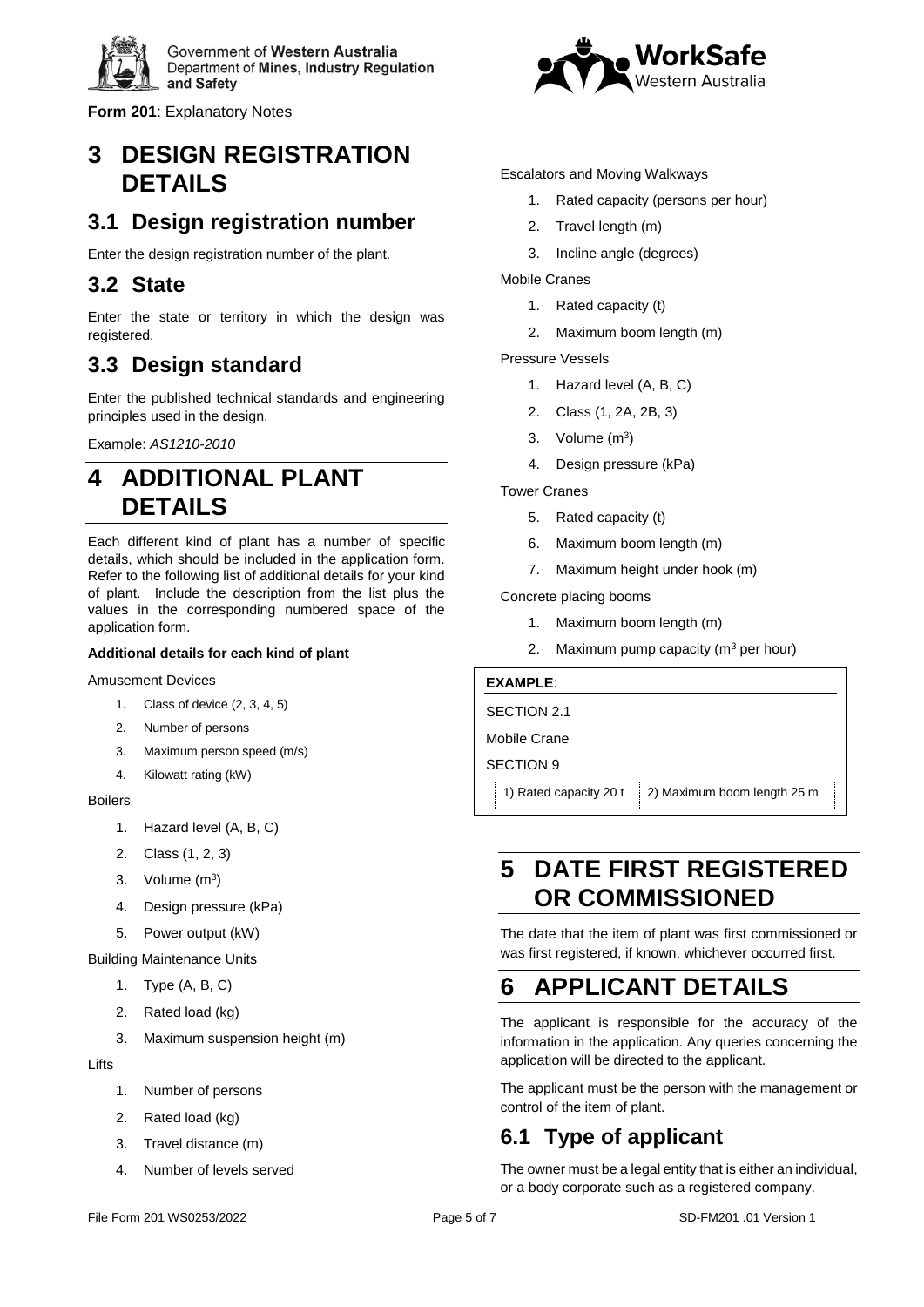

**Form 201**: Explanatory Notes

## **6.2 & 6.3 Name of applicant**

Complete **only one** section.

- 6.2 for an individual applicant.
- 6.3 for a body corporate such as a registered company.

### **Contact person**

A contact name should be provided for queries concerning the application for a body corporate.

## **ABN of applicant (***if applicable***)**

Where the applicant is an individual, provide the Australian Business Number (ABN) if the applicant is trading under a business name.

## **ACN of applicant**

Where the applicant is a registered company, provide the Australian Company Number (ACN).

## **Address / Registered address**

For an individual: provide address.

For a body corporate: provide the registered address of the company.

Email address should be provided for queries concerning the application.

Phone number should be provided for queries concerning the application.

#### Proof of identification

If the applicant is a body corporate you must attach a copy of a certificate or provide written evidence of the registration of the business.

If the applicant is an individual you must provide a copy of photographic identification.

#### Reside or registered office in WA

Under Regulation 269, the regulator must be satisfied about the following:

If the applicant is an individual, the applicant —

- resides in the State; or
- resides outside the State and circumstances exist that justify the grant of the registration;

If the applicant is a body corporate, the applicant's registered office —

- is located in the State; or
- is located outside the State and circumstances exist that justify the grant of the registration.



## **7 EMAIL ADDRESS FOR REGISTRATION DOCUMENT**

If the decision is to approve the application, the registration document will be emailed to the email address listed in this section. If it is the same email address as that listed under the 'Applicant details' section, you may leave this section blank, or indicate 'as above'.

# **8 APPLICANT DECLARATION**

A declaration by the person with management or control of an item of plant that the information provided is true and correct for the registration of an individual item of plant of a kind set out in Schedule 5 Division 2 of the regulations

Section 268 of the Work Health and Safety Act 2020 provides for penalties of up to \$12 500 for a person who gives information that the person knows to be false or misleading in a material particular or omits any matter or thing without which the information is misleading; or who provides a document that the person knows to be false or misleading in a material particular. By signing this application form you declare that the information and documents you have provided in support of your application are true and correct

## **9 HOW TO SUBMIT THE APPLICATION**

\*Fees are subject to change on 1 July of each year

*Please note; The reduced fee for mining applications only apply to the Mine operator and plant used exclusively on a mine site*

#### **DO NOT EMAIL YOUR APPLICATION**

#### **Applications cannot be accepted by email to ensure privacy of payment details.**

You may lodge your completed application:

**By Post:**  Licensing Services, DMIRS Locked Bag 100 EAST PERTH WA 6892